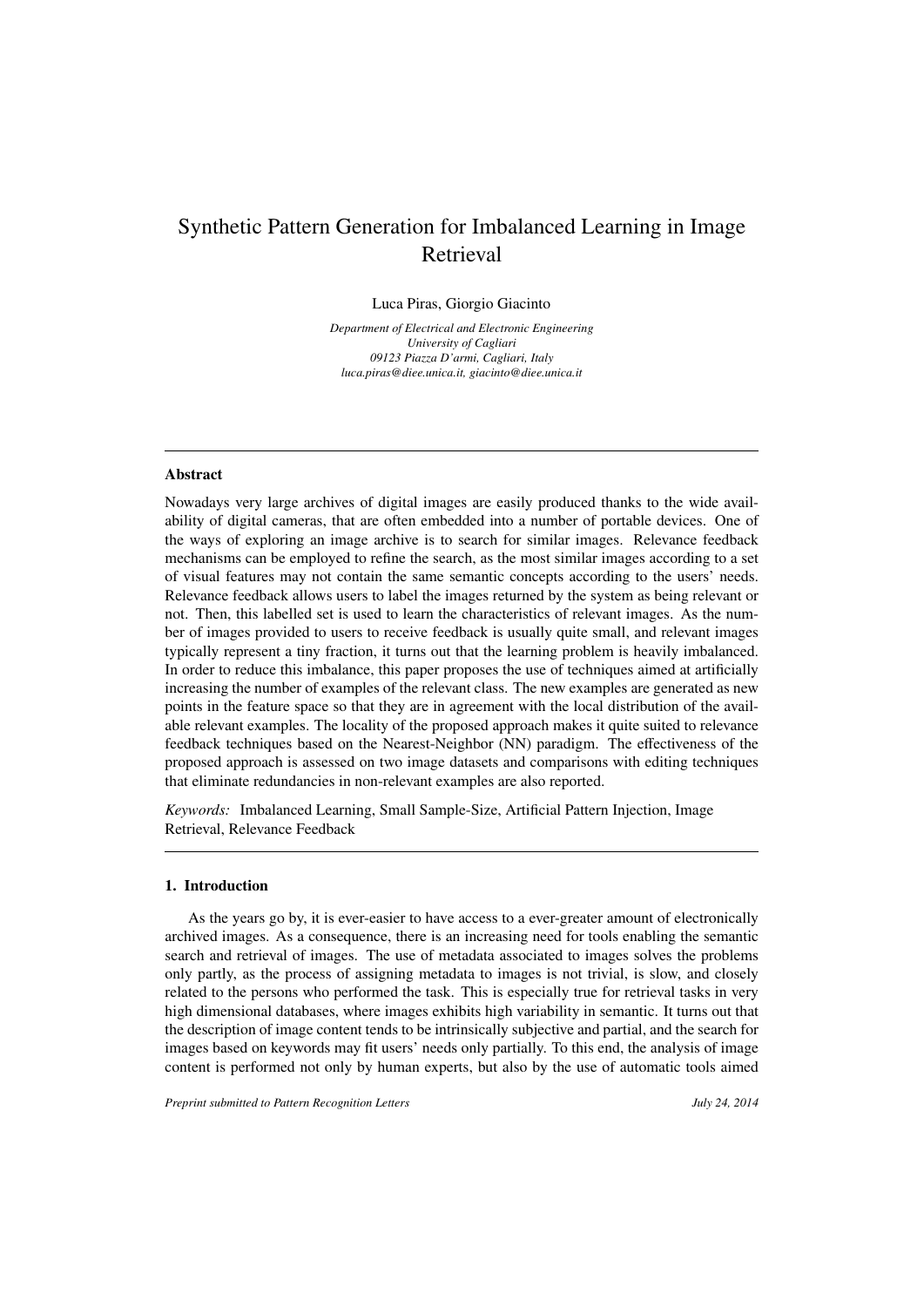at producing similarity measurements, and image annotations (Lew et al., 2006; Li and Wang, 2008; Datta et al., 2008).

The main reason for the difficulty in devising effective image retrieval tools is caused by the vast amount of information conveyed by images, and the related subjectivity of the criteria to be used to assign labels to images (Lew et al., 2006; Smeulders et al., 2000; Datta et al., 2008). In order to capture such subjectivity, image retrieval tools may employ relevance feedback (RF) techniques. RF can be formulated as a  $(1 + x)$  classification problem, where 1 represent the class of relevant images, and *x* represents the classes of non-relevant images, the number of such classes being unknown (Zhou and Huang, 2003; Datta et al., 2008; Tao et al., 2006a). The problem can be further formulated by resorting to the nearest case paradigm, as each relevant image as well as each non-relevant image can be considered as individual cases or instances against which the images of the database should be compared. This formulation of the problem arises from two considerations: i) non-relevant images clearly belong to multiple classes, and ii) the class of relevant images may be actually made up of distinct clusters of images in the low-level feature space (Giacinto, 2007).

One of the most severe problem in the design of the relevance feedback mechanism, is the imbalance between the number of samples of the class the user is interested in, and all other images of the database that share some characteristics with that class. For example, when SVM are employed for relevance feedback, typically a lower bound on the number of relevant and non relevant feedback examples is fixed in order to avoid the small sample size problem (Tao et al., 2006b).

In the machine-learning literature the imbalance problem has been widely investigated, and solutions based either on under-sampling the majority class, or on over-sampling the minority class have been proposed (He and Garcia, 2009). However, it is easy to see that these solutions may produce a distortion of the *real* distribution of the classes.

In the image retrieval domain, some solutions proposed so far involve the reduction of the set of images that are non-relevant to user's interest by the creation of bootstrap samples from the set of non-relevant images (Tao et al., 2006b). This solution is computationally quite expensive, as an ensemble of classifiers has to be created, and the choice of the most appropriate set of parameters for the various parts of the systems is far from being a trivial task.

In this paper, we address the imbalance problem by creating new artificial patterns from the relevant images at hand by exploiting Nearest-Neighbor relations between the available samples. To avoid creating noisy patterns, the new patterns are constrained to lie in a region of the feature space where it is more likely to find points related to relevant images. The exploitation of the Nearest-Neighbor information accounts for the manifold where relevant images are assumed to lie. Two techniques for generating artificial patterns are investigated. One technique is based on the Synthetic Minority Over-sampling Technique (SMOTE), while the other technique is inspired by the "directed noise injection" technique proposed for improving multilayer perceptron training (Chawla et al., 2002; Skurichina et al., 2000). In our opinion, the latter technique is more apt to be used in image retrieval tasks, and thus we propose an original version of the "directed" paradigm that we named Direct Pattern Injection (DPI). Some preliminary experiments have been recently reported by the authors, and the related results showed the effectiveness of the DPI approach (Piras and Giacinto, 2010b). Recently, some other papers addressed the imbalance problem by proposing the generation of artificial patterns (Thomee et al., 2008). However, while those papers, propose the generation of synthetic images for the sake of receiving informative feedback from the user, in this paper new patterns are generated in the feature space to improve the performances of learning mechanisms. Thus, no visual representation of the patterns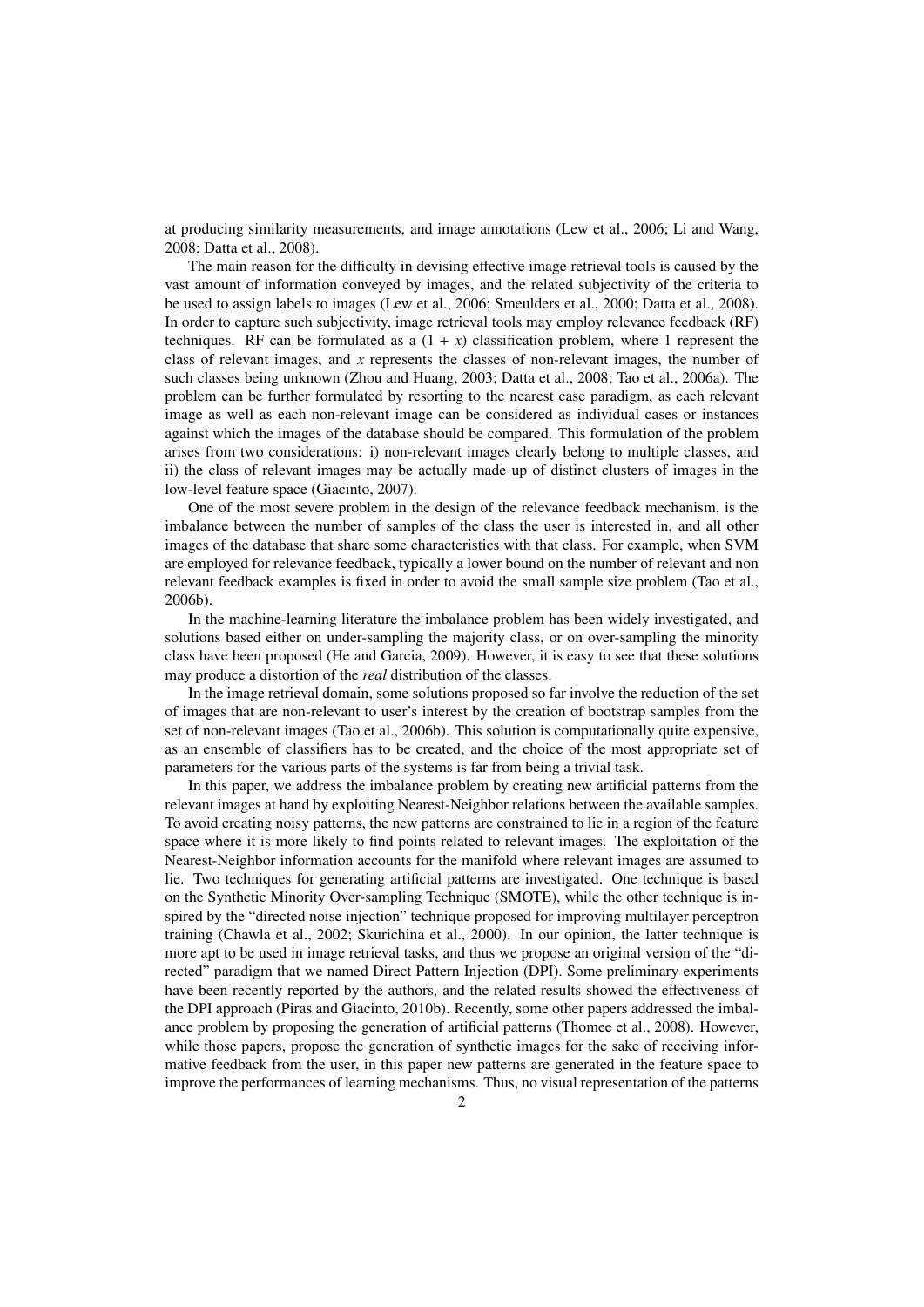is produced.

This paper is organized as follows. Section 2 briefly reviews the main approaches proposed in the machine leaning domain to address the imbalanced problem. In particular, the two approaches that are investigated in this paper are described. Section 3 describes the RF technique based on the Nearest-Neighbor paradigm that has been used in the experiments. Section 4 shows the integration of the proposed approaches in the learning process whereas Section 5 illustrates some heuristics that are proposed to choose the parameters related to the technique based on the "directed" paradigm. Experimental results on two image datasets are reported in Section 6. Reported results show that the proposed approaches allows improving the performances of RF mechanisms based on Nearest-Neighbor. In particular, the DPI approach outperforms SMOTE as well as approaches aimed to reduce the redundancies in non-relevant images. Conclusions are drawn in Section 7.

#### 2. Learning from imbalanced data

The problem of imbalanced learning has attracted a number of researchers in the machinelearning field (He and Garcia, 2009). As a matter of fact, the vast majority of learning algorithms suffers from imbalanced sets, as they typically produce a poor representation of the minority class. This problem heavily affects content-based image retrieval tasks due to the ever-increasing availability of very large archives of digital images. The main difficulty basically arises from the wide variety of classes in the repositories. As a consequence, the number of images that exhibits similar semantic content with respect to a given query image is a tiny fraction of the whole repository, and the fraction of images available for training purposes is even smaller. Thus, the learning process where the goal is to retrieve images belonging to a target class, is usually imbalanced, as there are more chances of collecting images that do not belong to the target class, than chances of collecting target images (Zhou and Huang, 2001; Duin, 2004; He and Garcia, 2009; Tao et al., 2006a).

In the machine learning literature, a number of techniques have been proposed to address the problem of learning from imbalanced data. A thorough review of the literature can be found in the recent paper by He and Garcia (He and Garcia, 2009). Basically the imbalance between data classes can be reduced by either undersampling the majority class or by oversampling the minority class. These tasks can be performed either randomly or by resorting to some heuristics. Random undesampling may cause the loss of informative data samples, while random oversampling may distort the distribution of the minority class in the feature space. In addition random oversampling may be of little effect depending on the learning algorithm at hand, as it just produces replicas of existing data points. To overcome these limitations, a number of heuristics have been devised aimed at discarding some patterns of the majority class, and producing brand new minority patterns according to the distribution of the data points of the minority class.

A different way to address this problem, is to approach the learning task by taking into account just the minority class. This approach, sometimes called one-class classification, aims at learning the characteristics of the minority class (Tax, 2001). This approach is quite attractive for image retrieval tasks, and it has been used in some settings (Chen et al., 2001).

Another approach involves cost-sensitive learning that introduces different costs of misclassification for the minority and majority class, in order to bias the learning mechanism. Biased learning has been proposed to implement RF mechanisms in image retrieval (Tao et al., 2006a).

To the best of our knowledge the use of techniques for generating synthetic patterns of the minority class has not yet been proposed in the context of image retrieval tasks. This paper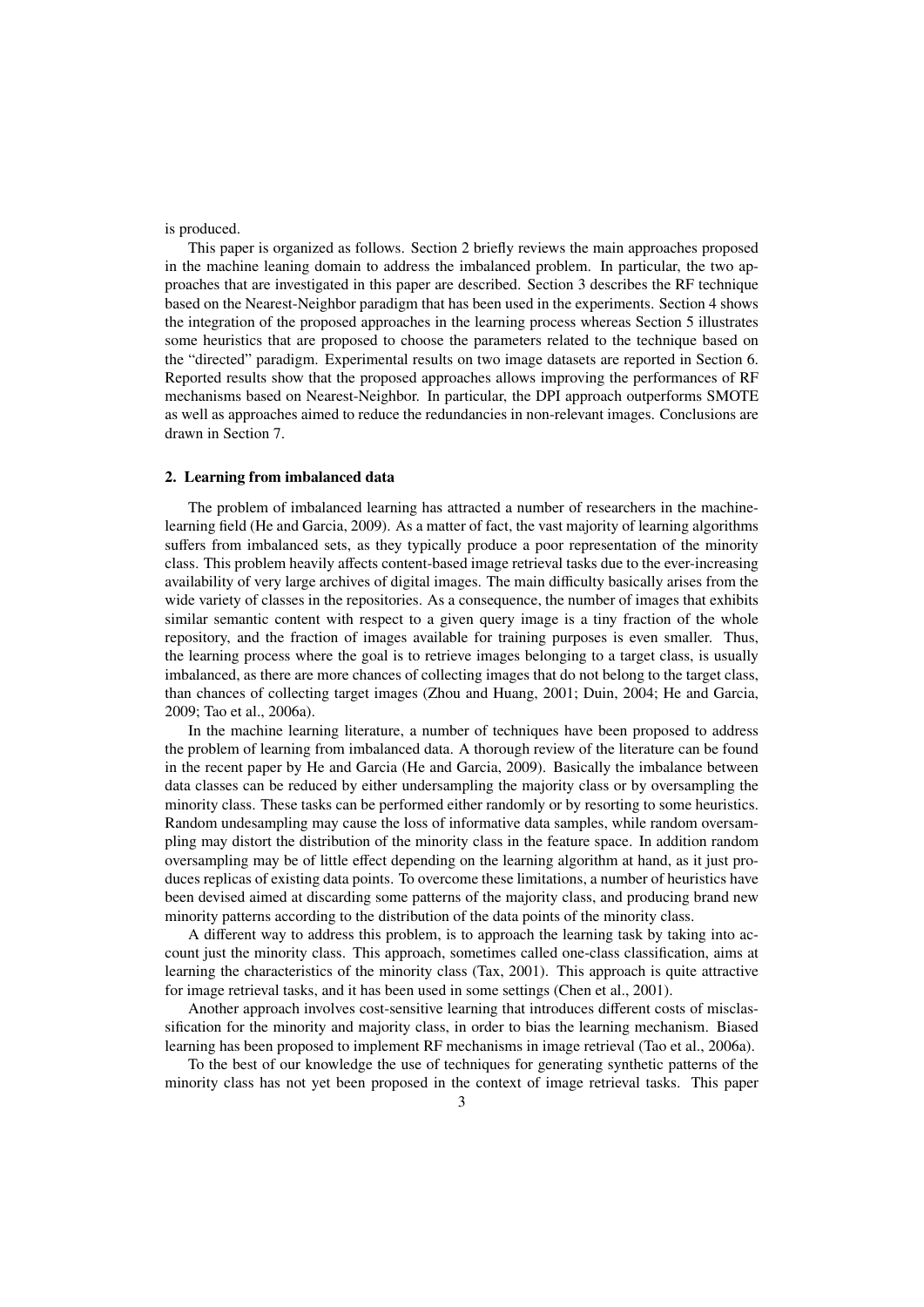proposes a tailored version of the K-NN directed pattern injection technique (Skurichina et al., 2000) to improve the performance of RF mechanisms. We also investigated the use of SMOTE as it is the most popular technique for oversampling the minority class (Chawla et al., 2002), Both techniques are based on the creation of new patterns in a feature space  $F$  with  $p$  components, by exploiting K-NN relations.

#### *2.1. Directed Pattern Injection (DPI)*

This technique has been originally proposed to inject noisy samples for improving neural network learning in small sample size problem (Skurichina et al., 2000). This technique generates new synthetic samples by taking into account all the patterns in a local region of the feature space defined by the neighborhood around one *reference* pattern belonging to the minority class. Synthetic patterns are generated by a linear combination of the directions defined by the *reference* pattern and its neighbors in *F* belonging to the minority class, i.e.,

$$
\mathbf{x}_{syn} = \mathbf{x}_{ref} + \lambda \sum_{\mathbf{x}_i \in NN(\mathbf{x}_{ref})} \xi_i \cdot (\mathbf{x}_i - \mathbf{x}_{ref})
$$
(1)

where  $NN(\mathbf{x}_{ref})$  denotes the set of Nearest-Neighbors of  $\mathbf{x}_{ref}$ , the weights  $\xi_i$  are drawn from<br>a normal distribution with zero mean and unit variance, and *i* is a normalization factor. This a normal distribution with zero mean and unit variance, and  $\lambda$  is a normalization factor. This formula implicitly assume that the combination of directions generated by one point and its neighbors can generate a new pattern belonging to the class of interest. The validity of this assumption has not been proven formally, and it relies on the observation that if the data of the minority class locally lies on a low-dimensional manifold of the original feature space, then the generated data will lie on the same manifold.

We observed that this line of reasoning is also shared by some techniques aimed at discovering non-linear manifold embeddings (Roweis and Saul, 2000). These techniques compute the low-dimensional embedding by requiring the preservation of local neighboring relations. For a given pattern  $x_k$  these relations can be represented in terms of the weights of the linear combination of its neighboring patterns

$$
\mathbf{x}_{rec} = \sum_{\mathbf{x}_i \in NN(\mathbf{x}_k)} w_i \cdot \mathbf{x}_i = \mathbf{x}_k + \sum_{\mathbf{x}_i \in NN(\mathbf{x}_k)} w_i \cdot \mathbf{x}_i - \mathbf{x}_k =
$$
\n
$$
= \mathbf{x}_k + \sum_{\mathbf{x}_i \in NN(\mathbf{x}_k)} w_i \cdot \mathbf{x}_i - \sum_i w_i \cdot \mathbf{x}_k = \mathbf{x}_k + \sum_{\mathbf{x}_i \in NN(\mathbf{x}_k)} w_i \cdot (\mathbf{x}_i - \mathbf{x}_k)
$$
\n(2)

where  $\sum_{i} w_i = 1$ .

The weights are computed so as to minimize the so-called reconstruction error, i.e., the error occurring if the pattern  $\mathbf{x}_k$  is represented by  $\mathbf{x}_{rec}$ , i.e., the linear combination of its neighbors. We argue that if a real pattern can be approximated by a combination of its Nearest-Neighbors, then the combination of the Nearest-Neighbors of a given pattern can produce synthetic patterns that can be deemed to belong to the minority class with high probability.

## *2.2. SMOTE*

SMOTE is one of the most widely known mechanisms to oversample the minority class by generating synthetic patterns. For each pattern of the minority class  $\mathbf{x}_k$ , new patterns are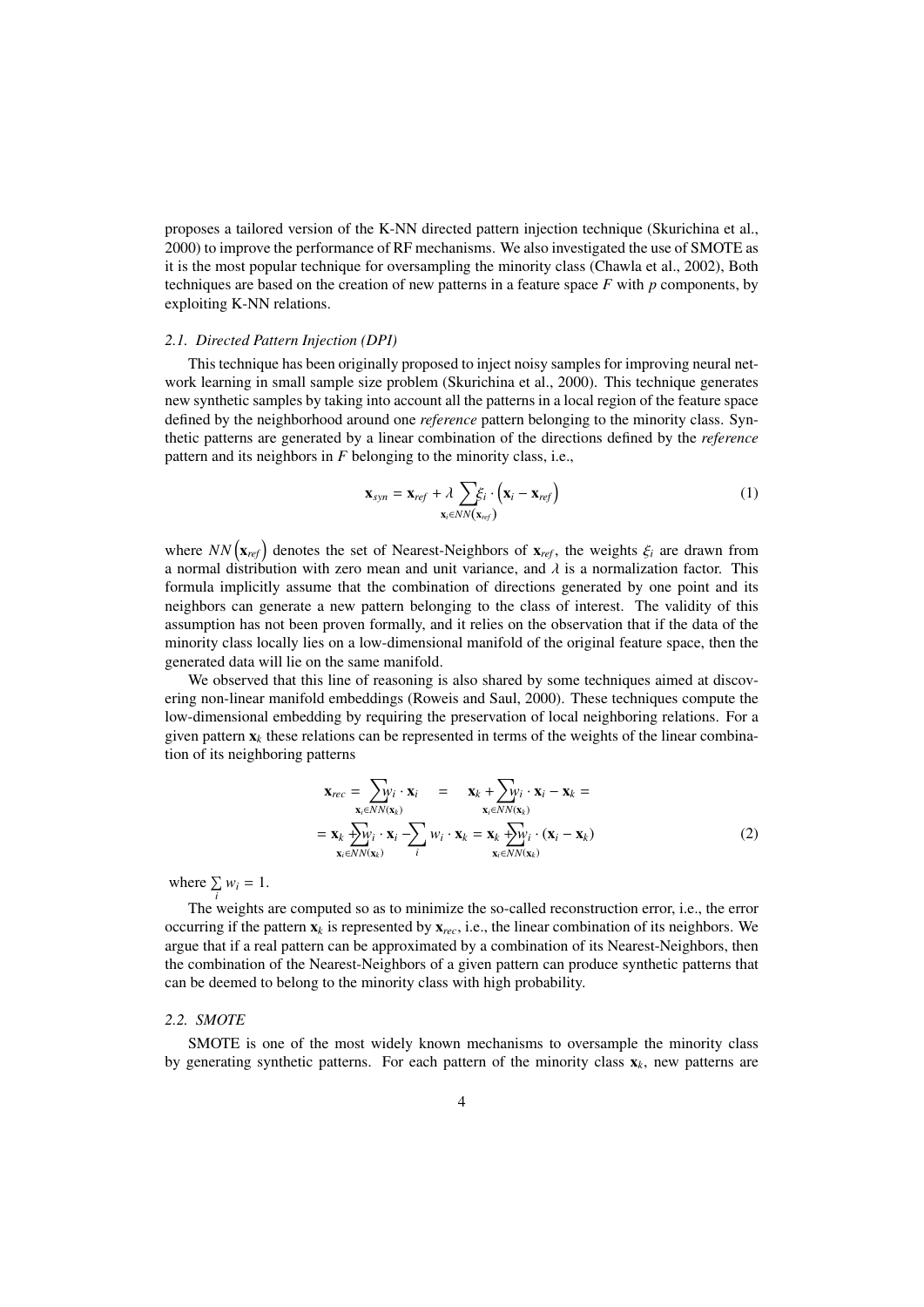generated by taking into account its  $K$  Nearest-Neighbors in  $F$  one at a time. Let  $\mathbf{x}_i$  be one of the *K* Nearest-Neighbors, then a synthetic pattern x*syn* is generated by the following formula

$$
\mathbf{x}_{syn} = \mathbf{x}_k + \alpha \cdot (\mathbf{x}_i - \mathbf{x}_k) \tag{3}
$$

where  $\alpha$  is a random number in the range [0, 1]. Typically, the patterns in the neighborhood used to generate the synthetic patterns are chosen randomly.

#### 3. Nearest-Neighbor Approach for Relevance Feedback in Image Retrieval

Recent works on outlier detection and one-class classification pointed out the effectiveness of Nearest-Neighbor approaches to identify objects belonging to the target class, while rejecting all other objects (Breunig et al., 2000; Tax, 2001). This approach is suited to cases when it is difficult to produce a high-level generalization of a class of objects. Thus, for each object, its likelihood of belonging to the target class is estimated locally, i.e. in terms of its nearest neighbors. According to this formulation, we proposed to estimate the relevance of an image by computing a score related to the distance from the nearest image belonging to the target class, and the distance from the nearest image belonging to a different class (Giacinto, 2007). This score is further combined to another score related to the distance of the image from the region of relevant images. The final score is thus computed as follows:

$$
rel(\mathbf{x}) = \left(\frac{n/t}{1+n/t}\right) \cdot rel_{BQS}(\mathbf{x}) + \left(\frac{1}{1+n/t}\right) \cdot rel_{NN}(\mathbf{x})
$$
(4)

where *n* and *t* are the number of non-relevant images and the total number of images retrieved after the latter iteration, respectively. The two terms  $rel_{NN}$  and  $rel_{BOS}$  are computed as follows:

$$
rel_{NN}(\mathbf{x}) = \frac{||\mathbf{x} - NN^{nr}(\mathbf{x})||}{||\mathbf{x} - NN^{r}(\mathbf{x})|| + ||\mathbf{x} - NN^{nr}(\mathbf{x})||}
$$
(5)

where  $NN^{r}(x)$  and  $NN^{nr}(x)$  denote the relevant and the non-relevant Nearest Neighbor of x, respectively, and  $\|\cdot\|$  is the metric defined in the feature space at hand,

$$
rel_{BQS}(\mathbf{x}) = \frac{1 - e^{-1\log(S(\mathbf{x}))} \max_{i} d_{BQS}(\mathbf{x}_{i})}{1 - e}
$$
(6)

where *e* is the *Euler's number*, *i* is the index of all images in the database and  $d_{BOS}$  is the distance of image x from a modified query vector computed according to the Bayes decision theory (Bayes Query Shifting, BQS) (Giacinto and Roli, 2004). The modified query vector is computed on the line connecting the mean vectors of relevant and non-relevant images, and it is located on the side of the line where it is more likely to find relevant images. The distance from this modified query vector is called when very few relevant images are retrieved, to avoid that high values of the relevance score are obtained for images that are just dissimilar to non-relevant images (see Equation 4).

## 4. Image Retrieval with Synthetic Feature Vectors

The techniques presented in Section 2 can be used to provide a solution to the imbalance problem in image retrieval tasks. As the new patterns are not real new images but synthetic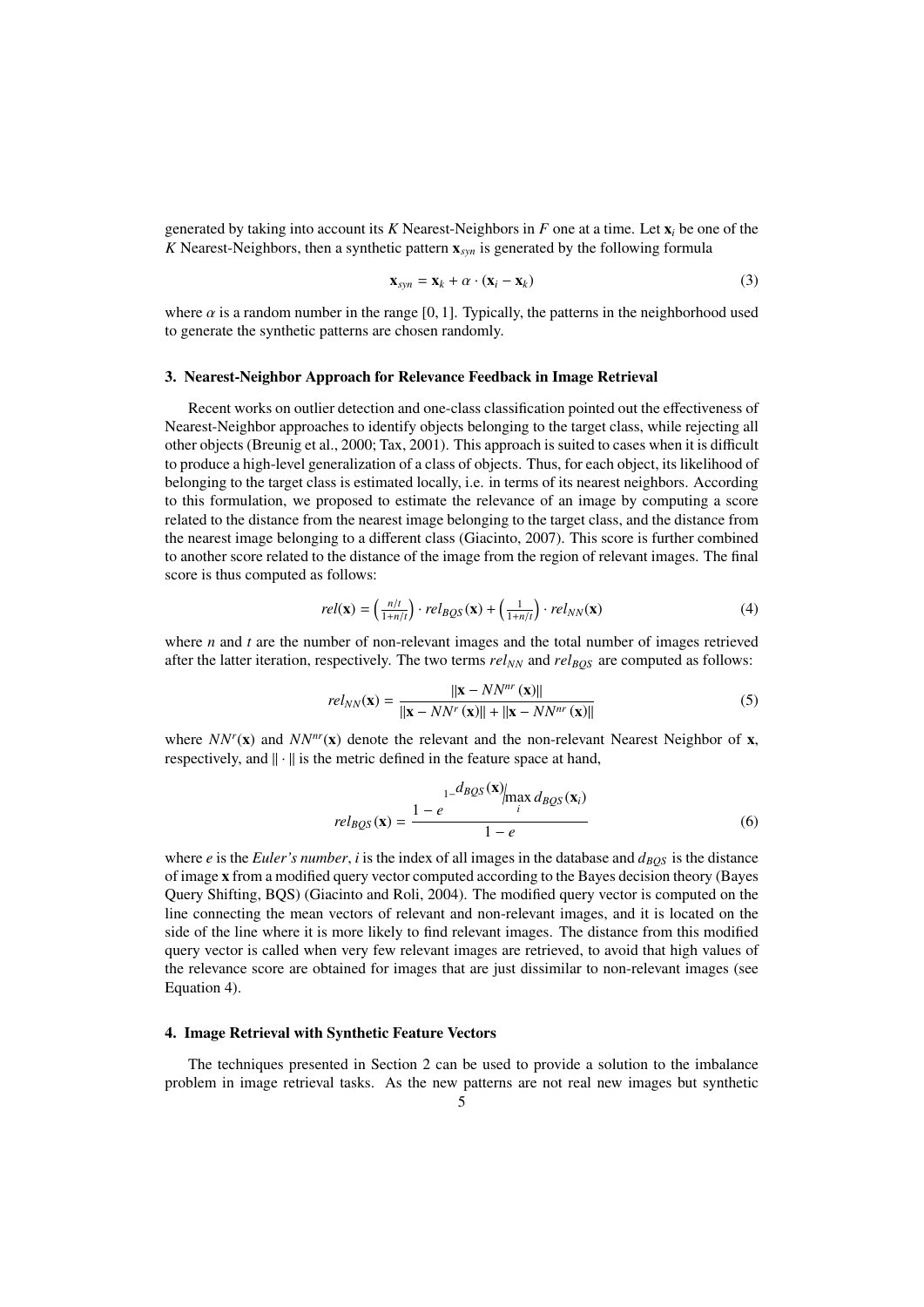samples generated in the feature space according to the available samples, we tailored the technique to image retrieval tasks, so that the new patterns provide additional information actually embedded into the available samples.

The choice of the number of artificial patterns to be created is not a trivial task. In fact, if the number is too large, there is the concrete risk to add noise to the dataset, thus producing a distortion of the *real* distribution of images. For these reasons, we propose to constrain the generation of new patterns so that the ratio between images that belong to the class of interest, and those that do not, is equal to a predefined ratio  $1 : m$ , where  $m = 2, \ldots, 5$ . In cases when the ratio in the training set exceeds the above ratio, then the artificial generation of patterns is not executed at all.

In the case of DPI, for each pattern  $\mathbf{x}_{ref}$  and its  $K$  nearest patterns, it is possible to generate potentially an infinite number of synthetic patterns by varying the coefficients  $\xi_1, \ldots, \xi_k$ . These patterns lie in a region of the feature space defined by the reference pattern and its *K* neighbors. Further details on the implementation of the proposed technique will be provided in the following section.

On the other hand, the number of synthetic patterns that can be generated by SMOTE is limited by the number of available samples. If the number of samples of the minority class is *T*, then the maximum number of synthetic images that can be generated is equal to  $T^2 - 1$ . This can be a limiting factor in cases in which the dataset is heavily unbalanced. For example, if the number of patterns of the target class is equal to 2, and the number of patterns belonging to other classes is equal to 20, thus it follows that the total number of synthetic images that can be generated is equal to 3. If the goal is to generate synthetic patterns so that the ratio between patterns of the target class and patterns belonging to other classes is equal to 1 : 2, then SMOTE in its original formulation does not allow attaining this goal. In addition, the patterns generated by SMOTE lie on the segments connecting pairs of nearest points of the target class, while DPI generates patterns in a region defined by the *K* nearest neighbors.

The value of *K*, i.e., the number of Nearest-Neighbors considered for the creation of artificial patterns, should not be large to avoid taking into account pattern that are actually far from the reference point (Skurichina et al., 2000). For example, the authors of SMOTE suggests the use of  $K = 5$ , and the patterns actually used to generate the synthetic patterns are drawn randomly from the neighborhood (Chawla et al., 2002).

The proposed approaches are particularly suited to be used with learning techniques based on the Nearest-Neighbor paradigm. In fact, new patterns are generated according to a linear combination of directions depending on the distribution of the *K* Nearest-Neighbors of a reference image, while the coefficients of the combination are random numbers. Starting from the assumption that the patterns of the same class lie in a manifold of the feature space, these techniques permit to identify the subspace determined by the *K* Nearest-Neighbors through the linear combination of known patterns and to generate the new ones in it.

The DPI technique further depends on the values assigned to a number of free parameters, that are, the image x*ref* used as a reference, the number of Nearest-Neighbors considered, the number of artificial feature vectors that are generated, and the scale factor  $\lambda$ . These values cannot be a priori chosen. On the other hand, tuning all the free parameters in order to find the optimal configuration is a difficult and computationally expensive search task. We thus selected these parameters according to some heuristics that are reported in the following section.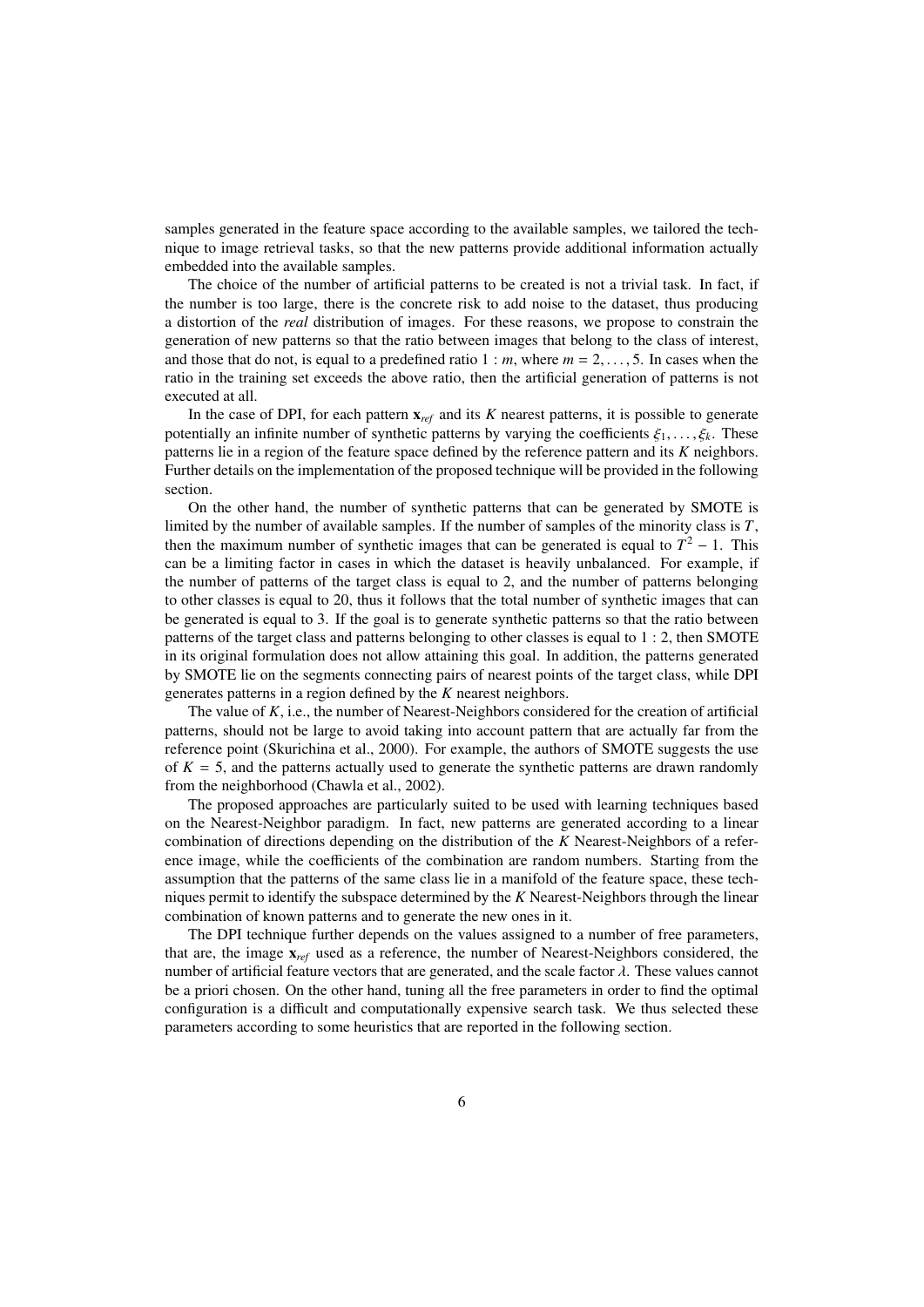#### 5. Choice of the Parameters for the DPI technique

There are at least two parameters of DPI that need to be properly adjusted, namely the values of the parameters  $\xi_1, \ldots, \xi_k$ , and the choice of the reference point  $\mathbf{x}_{ref}$  used to generate the artificial patterns. While the proposed approach generates new vectors only in some directions of the feature space (see Equation (1)), the generated patterns may still lie outside the region explored, i.e., the region defined by the known neighborhood of the reference point. In our opinion, it is too risky to generate patterns outside that region, as we have no information available about the distribution of images. This can happen depending on the random values of the coefficients  $\xi_1, \ldots, \xi_k$ . To avoid this risk, we propose to constrain the creation of new patterns in the region delimited by the nearest and the farthest known image of interest w.r.t. the reference image x*ref* used in equation (1).

Different choices for the reference point can be investigated. In an image retrieval problem the reference point could be selected as being the pattern associated to the query image, as the user asked for images similar to the query. While this can be a reasonable choice, it can also exhibit some drawbacks, as its representation in the low-level feature space may not reflect its representativeness w.r.t. the images the user considers as being relevant. In other words, the so-called *semantic gap* between user perception of similarity and its representation in the lowlevel feature space may suggest to use a different point in the feature space as a query vector. As an alternative, we propose to use the mean vector of all the known images of the target class as the reference point, thus taking into account the distribution of the images of the class of interest in the feature space. This choice, with respect to the first one, takes into account all available information. In addition, this choice allows creating synthetic patterns that lie in the region where we actually observed images of interests.

Other options have been also investigated, and the experimental results have been reported in (Piras and Giacinto, 2010a). In order to keep the system simple to implement, by reducing the number of parameters which affects the final performance of the system, we decided to use the mean vector of all images belonging to the target class as the reference point.

## 6. Experimental Results

## *6.1. Datasets*

Experiments have been carried out using two datasets, namely the Caltech-256 dataset, from the California Institute of Technology<sup>1</sup>, and the Microsoft Research Cambridge Object Recognition Image Database<sup>2</sup> (in the following referred to as MSRC). The first dataset consists of 30607 images subdivided into 257 semantic classes (Griffin et al., 2007), while MSRC contains 4135 images subdivided into 17 main classes, each of which is further subdivided into subclasses, for a total of 32 classes. Three different kind of features have been extracted, namely the *Tamura* features (Tamura et al., 1978) (18 components), the *Scalable Color* descriptor (ISO/IEC:15938- 3:2003, 2003) (64 components), and the *Color and Edge Directivity Descriptor* (*Cedd*, 144 components) (Chatzichristofis and Boutalis, 2008). The open source library LIRE (Lucene Image REtrieval) has been used for feature extraction (Lux and Chatzichristofis, 2008).

<sup>1</sup>http://www.vision.caltech.edu/Image Datasets/Caltech256/ <sup>2</sup>http://research.microsoft.com/downloads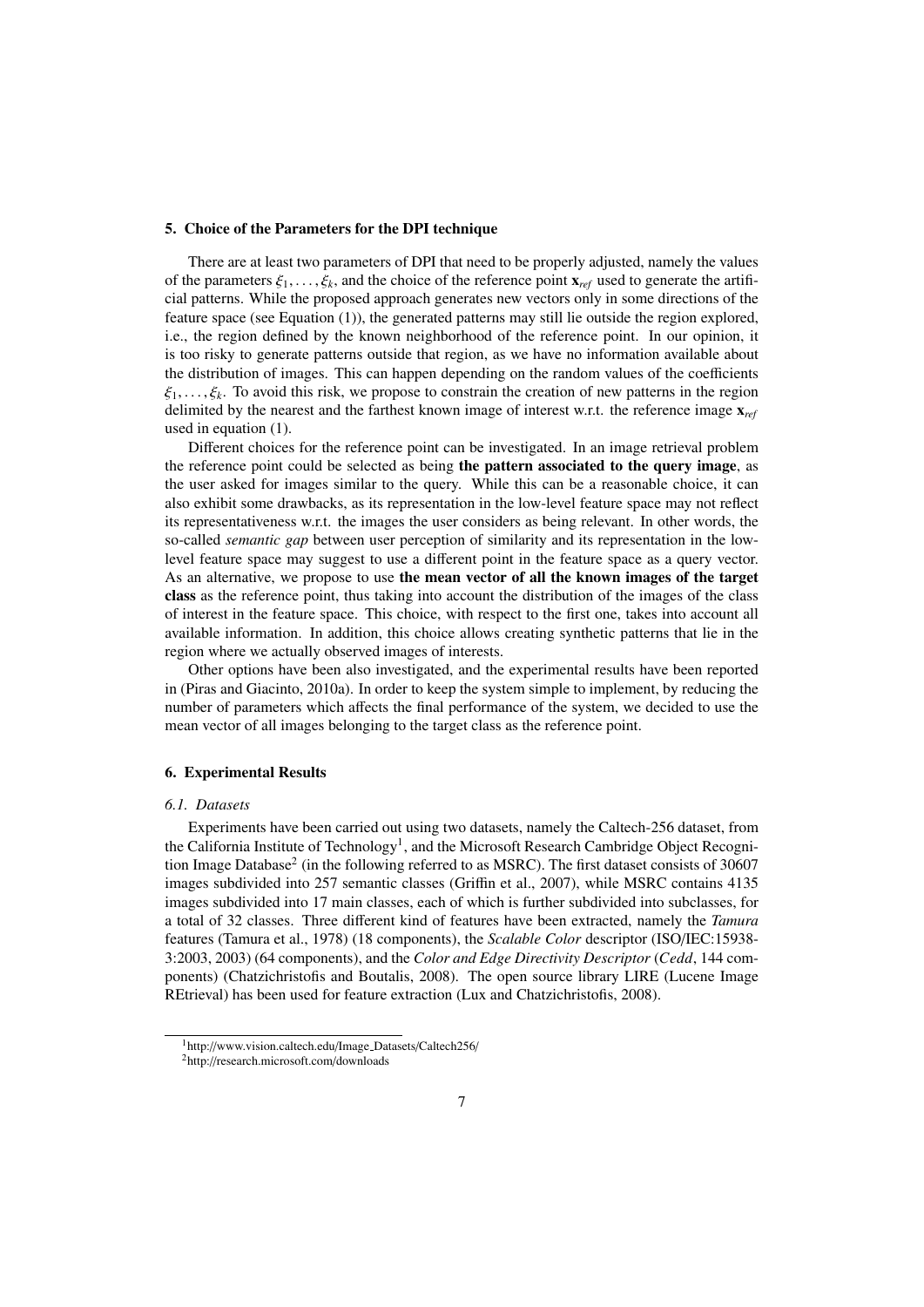#### *6.2. Experimental Setup*

In order to test the performances, 500 query images have been randomly extracted for each dataset, covering all the classes. The top twenty best scored images for each query are returned to the user. Relevance feedback is performed by labelling images belonging to the same class of the query as relevant, and all other images in the top twenty as non-relevant. It is worth noting that at each round of relevance feedback, the user is asked to label twenty brand new images never seen before.

Performances are evaluated in terms of retrieval precision and recall. Precision is measured by taking into account the top twenty best scored images at each iteration, regardless they have been already labelled by the user. The recall takes into account all the relevant images retrieved so far, including the images labelled by the user to providing the feedback to the system. The recall is evaluated against the minimum between the number of relevant images in the dataset, and the total number of images evaluated by the user (i.e., the maximum number of relevant images that can be actually retrieved). Finally, in order to evaluate the improvement attained by the generation of synthetic patterns (DPI and SMOTE) w.r.t. the Nearest-Neighbor (NN) relevance feedback technique, the following improvement measure has been computed: (*per f ormance*<sub>*X*</sub> − *per f ormance*<sub>*NN*</sub>) · (*per f ormance<sub>NN</sub>*)<sup>-1</sup>, where *X* is either SMOTE or DPI, and *performance* is either the precision or the recall measure. In order to choose the most suitable values of the parameters discussed in Section 5, a number of preliminary experiments have been performed (Piras and Giacinto, 2010b). Accordingly, we computed the normalization parameter  $\lambda = \frac{1}{K} (\xi_1^2 + \xi_2^2)^{-2}$ , and created new synthetic patterns at each iteration by taking in account only the information from the last iteration. On the other hand, the relevance feedback mechanism  $\frac{R(S_1 - S_2)}{R(S_1 - S_2)}$ , the contraction  $\frac{S_1}{S_2}$  is the information from the last iteration. On the other hand, the relevance feedback mechanism takes into account all the images retrieved so far, and all the synthetic images generated so far. Synthetic patterns have been created so that the final ratio between relevant and non-relevant images retrieved at the current iteration is equal to 1 : 2. Figure 1 shows the average number of generated synthetic patterns at each iteration for the Caltech (C), and MSRC (M) dataset, respectively. As we expected, when the dataset contains a large number of classes (e.g., the Caltech dataset), then the set of retrieved images typically contains very few relevant images, and a large number of synthetic patterns are created.

We chose different values of *K* for the DPI and SMOTE approaches. In the case of DPI, we used a value of *K* equal to 2 (Piras and Giacinto, 2010b). In the case of SMOTE, the value of *K* depends on the number of synthetic patterns needed to attain the ratio between relevant and non-relevant images equal to 1 : 2.

For comparison purposes, relevance feedback has been also computed by a SVM classifier with an *RBF* kernel whose variance has been estimated at each iteration through a 5-fold crossvalidation procedure.

We also compared the performance of synthetic pattern generation with three undersampling techniques. One technique, referred to as Naive RF, selects for RF the best scored non-relevant images so that the number of non-relevant images is twice the number of relevant images. We also evaluated the performances of two other undersampling techniques based on the *Tomek links* (Tlinks) and the *Neighborhood Cleaning Rule* (NCL) (Batista et al., 2004), respectively. These two techniques exploit the Nearest-Neighbor paradigm to discard non-relevant images too close to the area where the relevant images lie. The Tomek links approach removes non-relevant images whose distance w.r.t. the nearest relevant image is smaller than the distance from their respective nearest non-relevant image. On the other hand, NCL considers each feedback image and its three Nearest-Neighbors. According to the majority rule, a non-relevant image is removed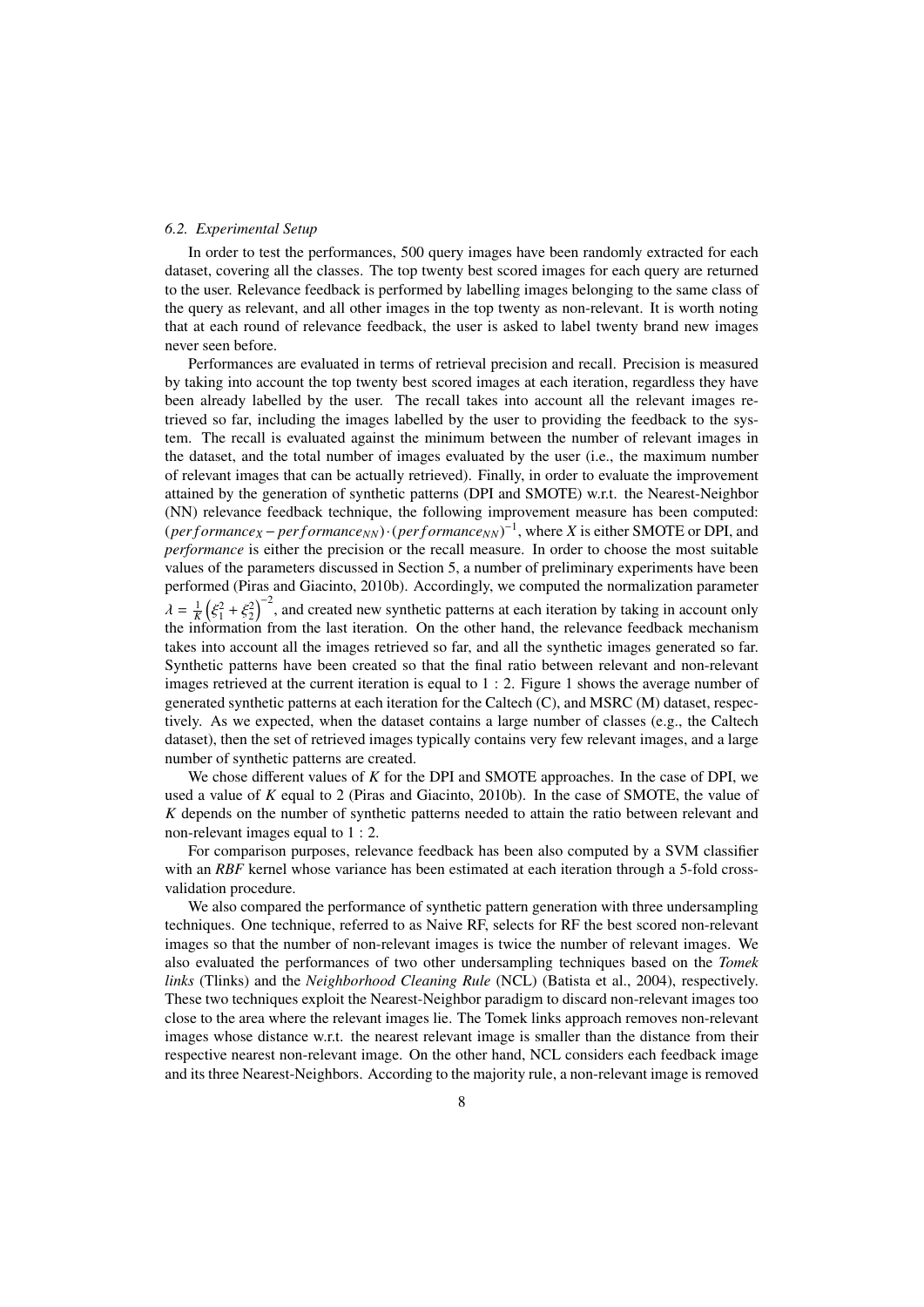

Figure 1: Average number of generated pattern at each iteration.

if at least two out of three of its Nearest-Neighbors are relevant images. Non-relevant images are also removed if they are the majority among the nearest neighbors of a relevant image.

Finally, as the three feature representations provide complementary information on image semantic, we also evaluated the performances attained by averaging the relevance scores computed separately for each feature representation by the Nearest-Neighbor technique (referred to as NN-Combination).

## *6.3. Results*

Figures 2, 3, 4, and 5, show the performances in terms of precision and recall using the two datasets and the three feature representations. As we expected, the best performances on both datasets are attained by the *Cedd* representation, as it allows to better capture the different semantic of the classes in the dataset. On the other hand, both the *T amura*, and the *S calable Color* representations allow capturing only partially the semantic of the classes. This behavior can be easily seen by comparing the initial retrieval results on both datasets without relevance feedback. It can be also observed that the performance attained by the MSRC dataset are usually higher than those of the Caltech dataset. The reason of this behavior is related to the different semantic of the images contained in the two datasets, and to their subdivision into classes. The MSRC dataset is used for object recognition, and the vast majority of images contains just the object of interest, or at least a number of objects of the same kind. It turns out that the images contained in each class exhibit similar characteristics. On the other hand, the classes in the Caltech dataset comprise images whose visual content can be loosely related to the semantic of the class.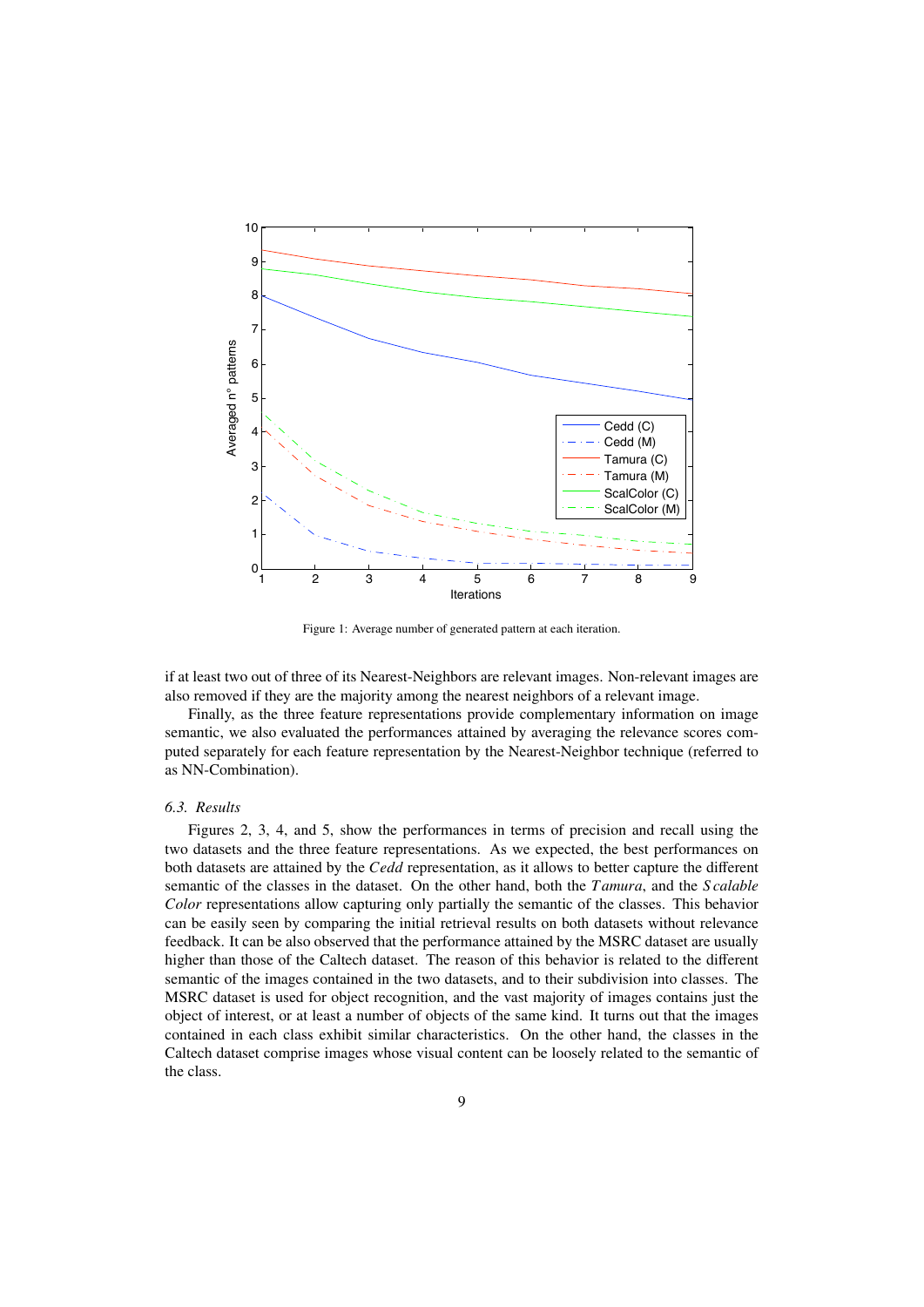Reported results in Figures 2, 3, 4, and 5, show that the artificial generation of patterns allows improving the performance of relevance feedback in all the considered feature spaces. Figure 6 shows the average improvements in the three feature sets as described in 6.2. It can be seen that both DPI and SMOTE allow improving the precision, and the recall with respect to the "plain" Nearest-Neighbor relevance feedback technique. In addition, it can be also seen that DPI always outperforms SMOTE (Piras and Giacinto, 2010b). In particular, the main gap between DPI and SMOTE can be observed in the precision figure, where the difference in improvement between DPI and SMOTE is equal to 9% for the Caltech dataset, and 4% for the MSRC dataset. These results can be explained by the different technique employed by DPI and SMOTE in generating synthetic patterns. DPI generates patterns by exploiting the region defined by the mean vector of the patterns of the minority class, and its Nearest-Neighbors, whereas SMOTE generates patterns only on the segment connecting two neighboring patterns. It turns out that DPI allows for a better exploitation of the available information.

In the case of the Caltech dataset, and the *Cedd* feature representation, Figure 2 shows that the precision attained by the generation of synthetic patterns improves the performances attained by the "plain" Nearest-Neighbor relevance feedback technique, as well as with respect to the use of SVM. Reported results also show that all the available non-relevant images are useful to drive the search towards regions of the feature space where it is more likely to find relevant images, as the use of undersampling techniques (namely, NCL, Tlinks, and Naive RF) turned out to be not effective.

Finally, the precision of DPI is also higher than that attained by the combination of the three feature representations, starting from the third iteration. At the end of the ninth iteration, the improvement in precision attained by DPI is nearly equal to 3.5%. Thus it can be concluded that the generation of synthetic patterns in a feature space that is suited to the concepts the user is looking for can be more effective than the combination of information from different feature spaces. This aspect is particularly interesting from the point of view of time complexity. It is worth noting that while the combination of complementary feature representation may allow attaining improvements in performances, the computational overhead of the combination with respect to the most computational demanding feature space (i.e., the *Cedd* representation) is equal to 77%. On the other hand, the overhead of the proposed techniques based on the synthetic generation of patterns is equal to 15%. If we consider the recall reported in Figure 3, we can observe a behavior similar to the one seen in the case of the precision, apart that the performances of DPI and SMOTE are quite similar to each other, the DPI performing slightly better. In particular, significative improvements can be seen since the third iteration.

In the case of the *T amura*, and the *S calable Color* representations, we can observe a similar trend as far as the comparison of relevance feedback technique that exploit information on individual feature spaces are concerned. On the other hand, the combination of the three feature sets outperforms all other techniques, as it exploit the information from the *Cedd* representation. Thus, when the feature spaces are not effective for the task at hand, the generation of synthetic patterns is not competitive with respect to the performances attained by the combination of different features.

In the case of the MSRC dataset, it can be seen that using the *T amura*, and the *S calable Color* representations, the behavior is the same as the one seen in the Caltech dataset. In particular, the generation of synthetic patterns allows for performance improvements, the DPI providing the best performances in the precision (see Figure 4) since the first iteration. In the case of the recall measure (Figure 5), the improvement starts since the fifth iteration, and the performance attained by both DPI and SMOTE reaches the one attained by the combination of the three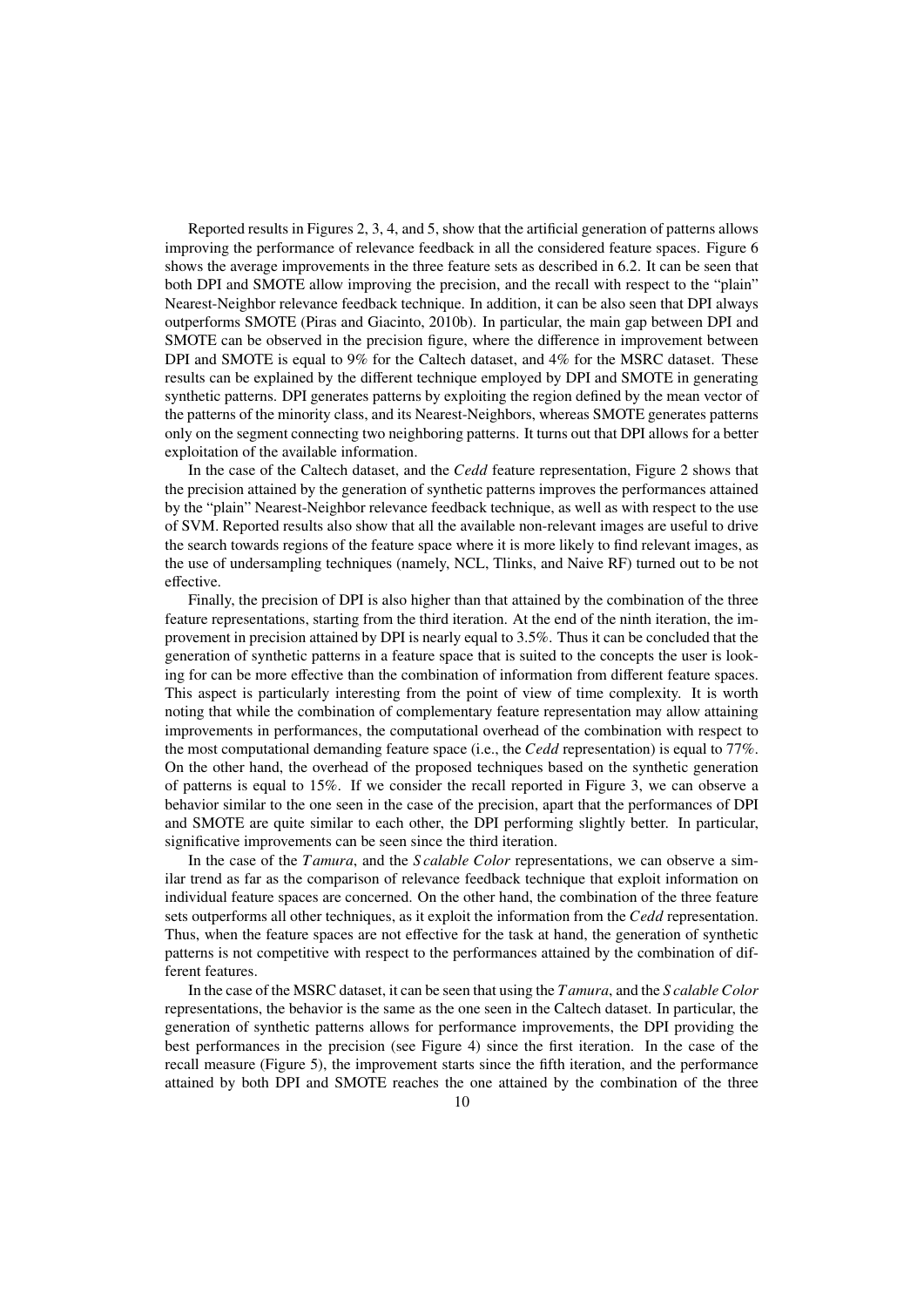

Figure 2: Caltech 256 Dataset - Precision for 9 rounds of relevance feedback.

feature sets at the ninth iteration. In the *Cedd* feature space, differently from the behaviour in the Caltech dataset, the precision attained by generating synthetic patterns is always slightly worse than the one attained by the combination of information from different feature spaces. On the other hand, the performance attained for the recall shows the effectiveness of the generation of synthetic patterns with respect to the "plain" Nearest-Neighbor relevance feedback, the SVM, the combination of different feature spaces, and the techniques based on undersampling.

# 7. Conclusion

In this paper we proposed a technique that address the imbalance problem in image retrieval tasks by generating synthetic patterns according to Nearest-Neighbor information. Reported results show that the proposed technique allows improving the performances not only with respect to the performances attained without artificial patterns, but also with respect to performance attained by combining different feature spaces. The computation overhead of the proposed technique is small if compared to the overhead due to the combined use of different feature spaces.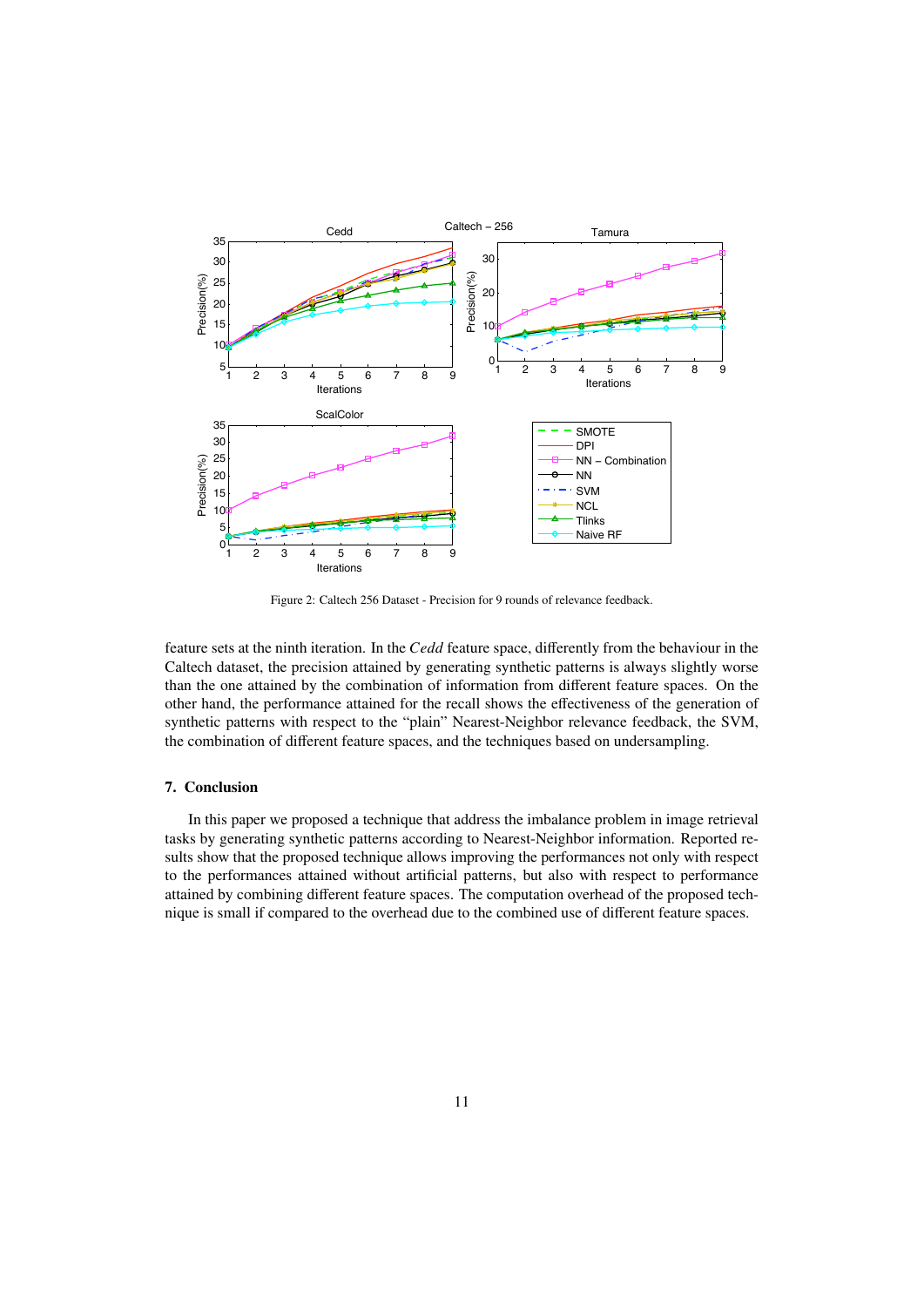

Figure 3: Caltech 256 Dataset - Recall for 9 rounds of relevance feedback.



Figure 4: MicroSoft Research Dataset - Precision for 9 rounds of relevance feedback.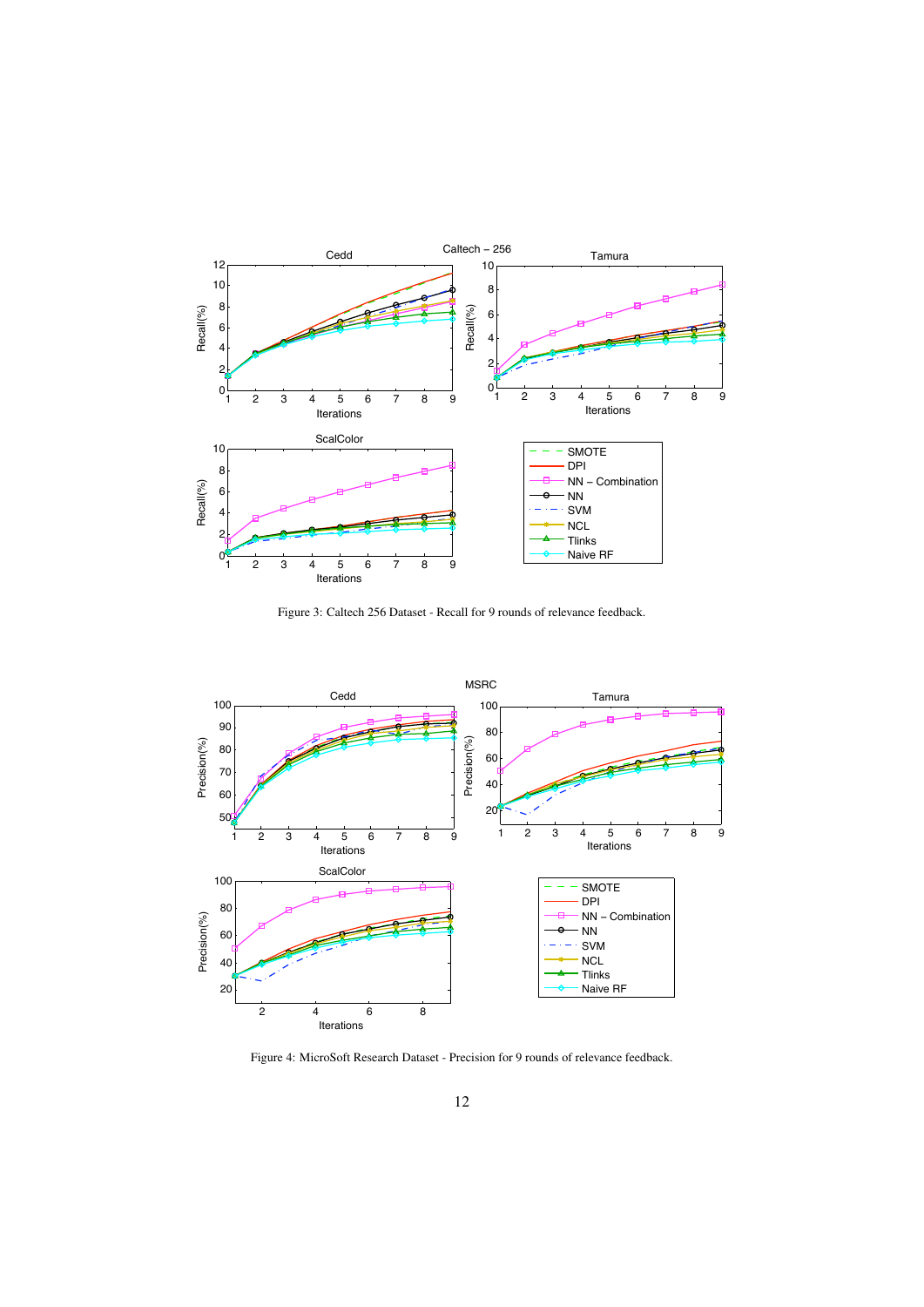

Figure 5: MicroSoft Research Dataset - Recall for 9 rounds of relevance feedback.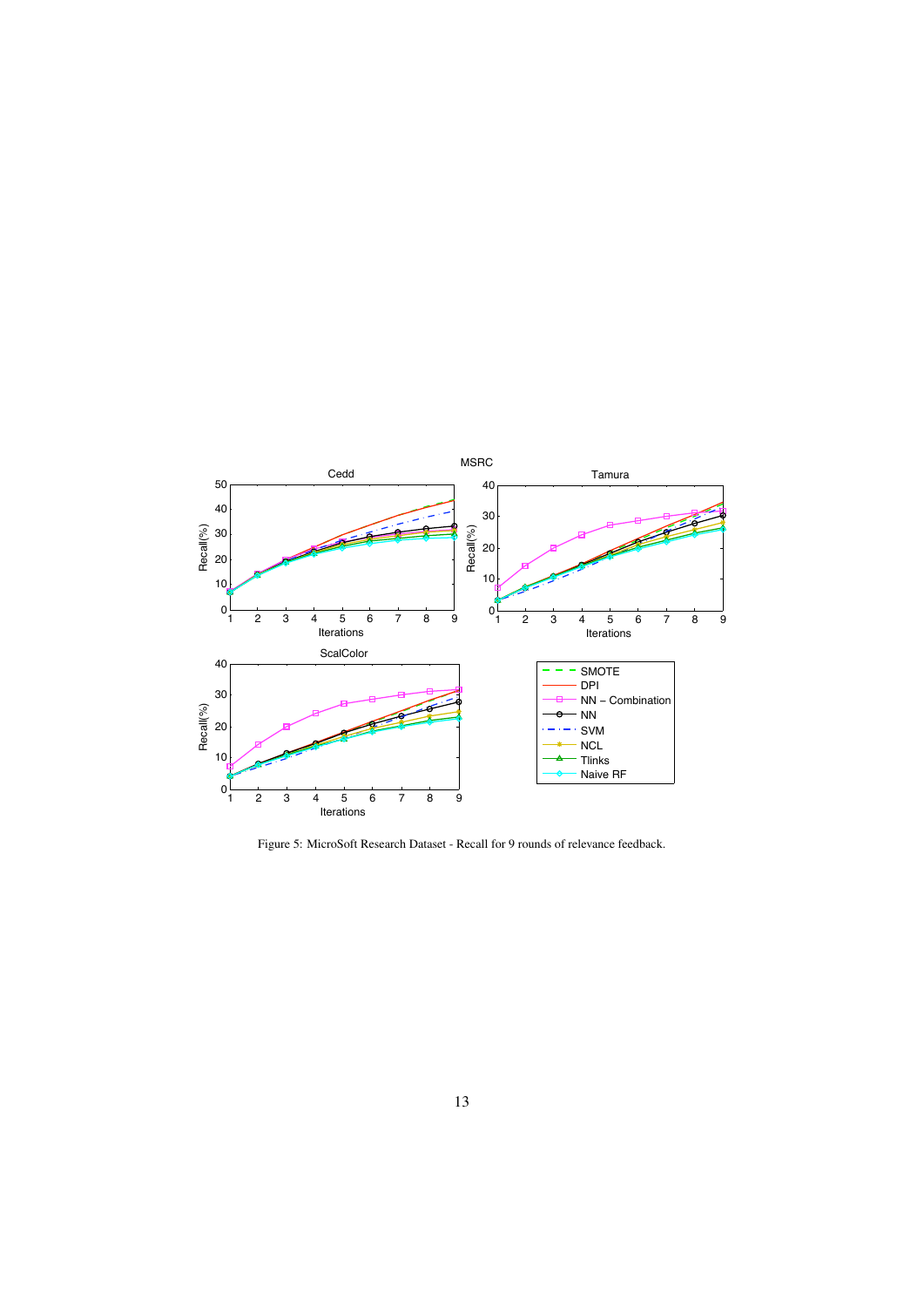

Figure 6: Performance Improvements of SMOTE and DPI against the Nearest-Neighbor technique for relevance feedback, averaged over the three feature spaces. (a) Caltech 256 Dataset - (b) Microsoft Research Dataset